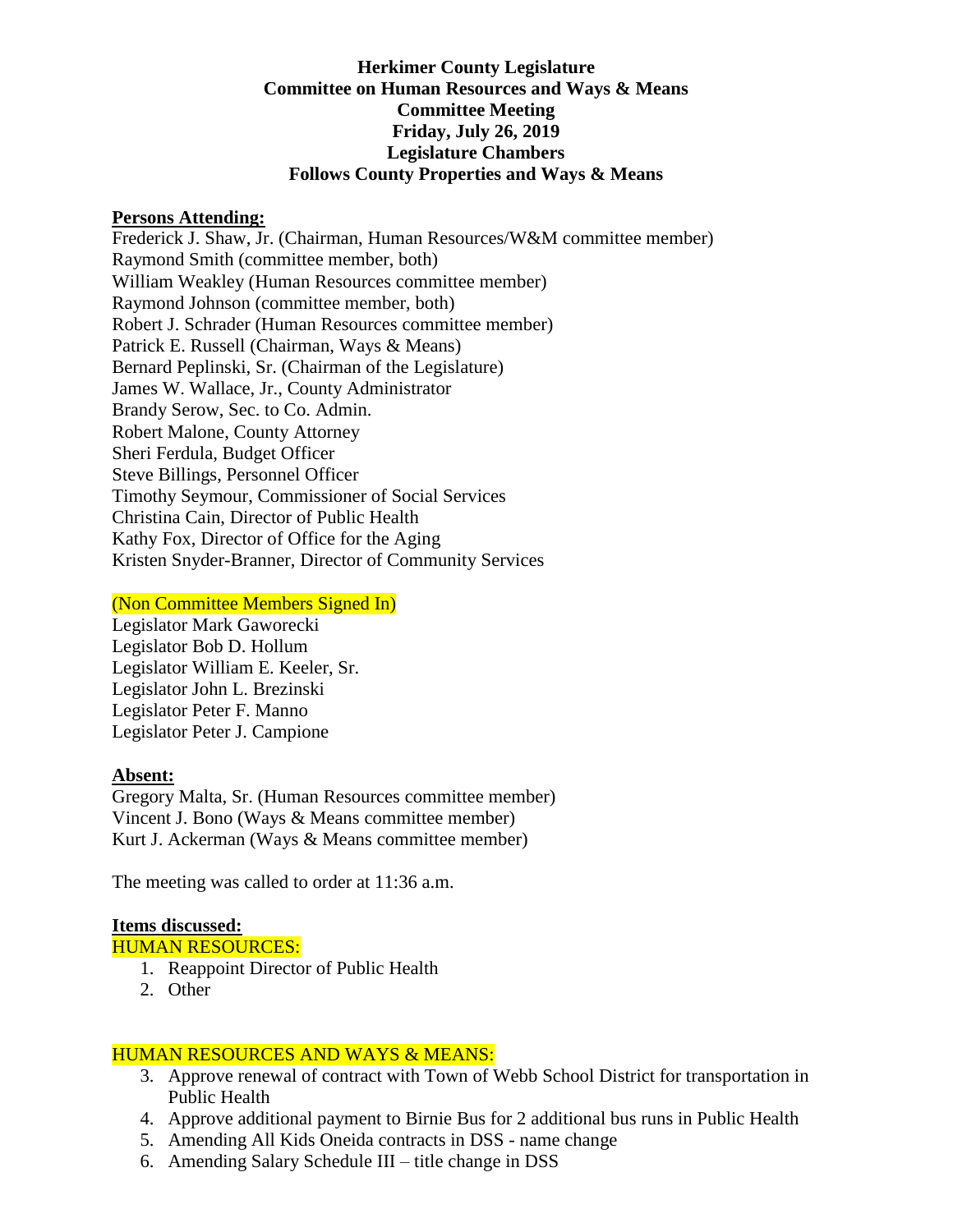- 7. Requesting desks using grant in DSS
- 8. Approve MOU between DSS and OFA for HEAP
- 9. Accept funds, approve contract and establish appropriation account for Family First Transition Funding in DSS
- 10. Approve contract with ICAN for services of Integrated County Strategic Planning Coordinator in DSS
- 11. Request renewal of contract with Catholic Charities of Herkimer County in DSS
- 12. Request renewal of contract with the Parkway Center in Office for the Aging
- 13. Request to apply for the Aging Friendly Planning Grant in Office of the Aging
- 14. Approve amendment to Salary Schedule III in Mental Health
- 15. Other

## **Committee Vote Record:**

### HUMAN RESOURCES:

Item #1 – On motion of Mr. Schrader, seconded by Mr. Johnson, Item #1 was voted on, approved and moved for Resolution. Unanimous. Absent: 1.

Item  $#2 - N/A$ .

## HUMAN RESOURCES AND WAYS & MEANS:

Item #3 – On motion of Mr. Schrader, seconded by Mr. Weakley for Human Resources and on motion of Mr. Peplinski, seconded by Mr. Johnson for Ways & Means, Item #3 was voted on, approved and moved for Resolution. Unanimous. Absent: 3.

Item #4 – On motion of Mr. Schrader, seconded by Mr. Peplinski for Human Resources and on motion of Mr. Peplinski, seconded by Mr. Johnson for Ways & Means, Item #4 was voted on, approved and moved for Resolution. Unanimous. Absent: 3.

Item #5 – On motion of Mr. Peplinski, seconded by Mr. Johnson for Human Resources and on motion of Mr. Peplinski, seconded by Mr. Johnson for Ways & Means, Item #5 was voted on, approved and moved for Resolution. Unanimous. Absent: 3.

Item #6 – On motion of Mr. Weakley, seconded by Mr. Schrader for Human Resources and on motion of Mr. Smith, seconded by Mr. Peplinski for Ways & Means, Item #6 was voted on, approved and moved for Resolution. Unanimous. Absent: 3.

Item #7 – On motion of Mr. Weakley, seconded by Mr. Schrader for Human Resources and on motion of Mr. Smith, seconded by Mr. Johnson for Ways & Means, Item #7 was voted on and approved. Unanimous. Absent: 3.

Item #8 – On motion of Mr. Peplinski, seconded by Mr. Schrader for Human Resources and on motion of Mr. Peplinski, seconded by Mr. Smith for Ways & Means, Item #8 was voted on, approved and moved for Resolution. Unanimous. Absent: 3.

Item #9 – On motion of Mr. Schrader, seconded by Mr. Weakley for Human Resources and on motion of Mr. Smith, seconded by Mr. Johnson for Ways & Means, Item #9 was voted on, approved and moved for Resolution. Unanimous. Absent: 3.

Item #10 – On motion of Mr. Peplinski, seconded by Mr. Schrader for Human Resources and on motion of Mr. Peplinski, seconded by Mr. Johnson for Ways & Means, Item #10 was voted on, approved and moved for Resolution. Unanimous. Absent: 3.